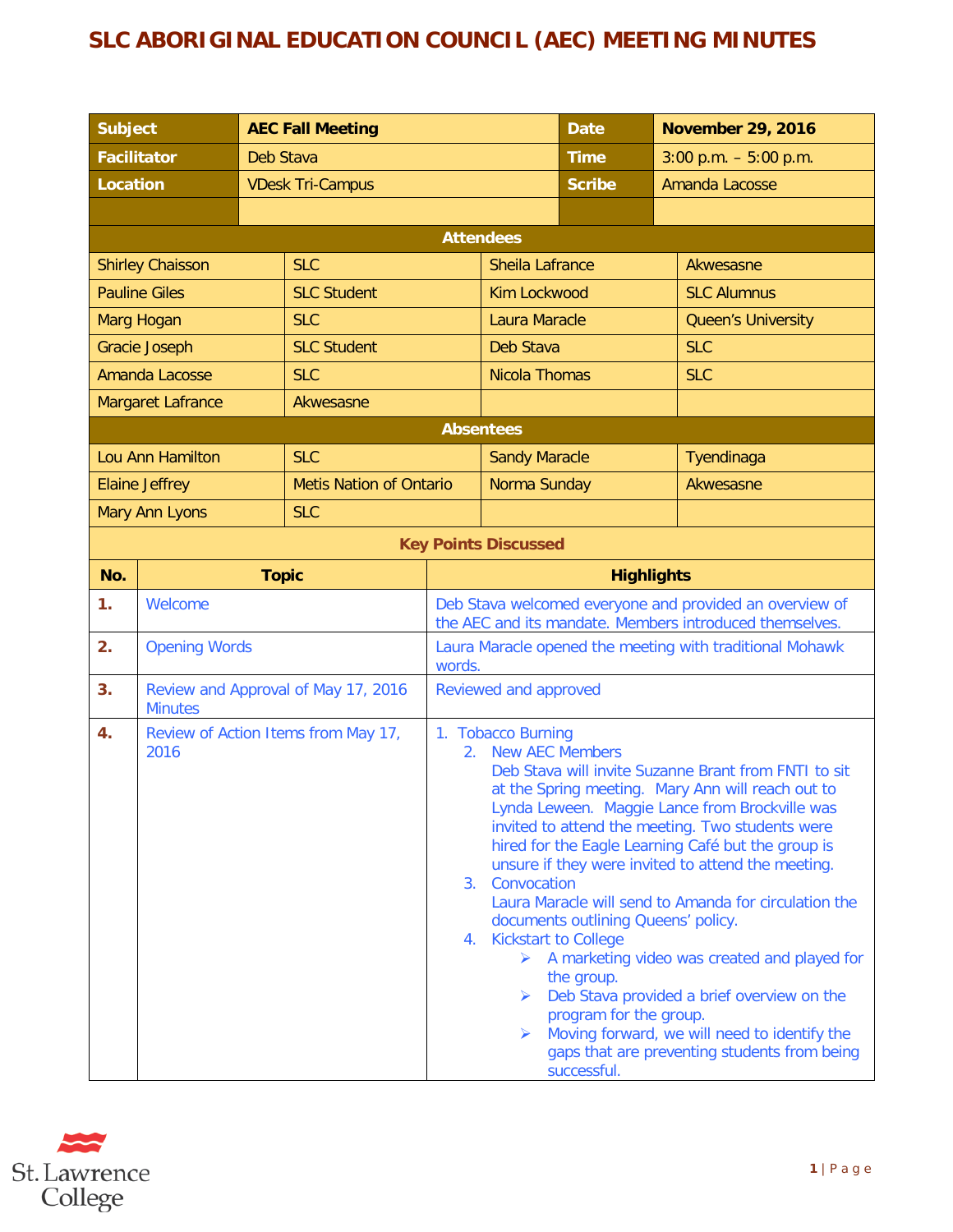## **SLC ABORIGINAL EDUCATION COUNCIL (AEC) MEETING MINUTES**

| 5. | <b>Review Agenda</b> | The agenda was approved.                                                                                                                                                                                                                                                                                                                                                                                                                                                                                                                                                                                                                                                                                                                                                                                                                                                                                                                                                                                                                                           |
|----|----------------------|--------------------------------------------------------------------------------------------------------------------------------------------------------------------------------------------------------------------------------------------------------------------------------------------------------------------------------------------------------------------------------------------------------------------------------------------------------------------------------------------------------------------------------------------------------------------------------------------------------------------------------------------------------------------------------------------------------------------------------------------------------------------------------------------------------------------------------------------------------------------------------------------------------------------------------------------------------------------------------------------------------------------------------------------------------------------|
| 6. | <b>New Business</b>  | 1. Updates from Aboriginal Services<br>$\triangleright$ In August, Brockville Campus' Eagle Learning<br>Café opened.<br>$\triangleright$ All campuses have been offering craft sessions<br>though concerns were noted regarding attendance<br>at the Cornwall sessions. It was suggested the<br>craft sessions not be limited to a specific<br>timeframe in the day to allow for more<br>participation.<br>$\triangleright$ The deadline for applications for Indigenous<br>Student Bursaries has passed. Decisions will be<br>made by a selection committee and the 15<br>bursaries will be awarded in January. There were<br>55 applications for the 15 bursaries.<br>$\triangleright$ The Eagle Learning Centre in Cornwall has a<br>field placement student from the SSW program<br>working with Shirley for the fall semester. There<br>will be a potluck in December. Shirley is offering<br>various activities to engage students but is having<br>difficulty getting participation. Workload issues<br>were cited as the main hindrance.<br>2. TIF Funding |
|    |                      | $\triangleright$ TIF funding was used to fund Kickstart to<br>College.<br>3. September Enrolment<br>$\triangleright$ The enrolment numbers have been fairly<br>consistent with some programs oversubscribed.<br>The biggest boost has been in International<br>➤<br>students.<br>$\triangleright$ It was suggested there were 320 Aboriginal<br>students tri-campus in 2015-2016 but it is<br>believed that number is low as it relies on self-<br>identification. It was noted students who did not<br>self-identify on their application, can self-identify<br>after the fact.<br>4. IPEC Updates<br>$\triangleright$ Deb Stava will circulate the minutes from the<br>October 19-20 IPEC meetings once she receives<br>them.<br>$\geq$ 24 colleges will sign an agreement with CICAN<br>supporting a commitment to Indigenous<br>education at College. SLC is one of five<br>institutions that have not yet signed. At the time,<br>the College was not in a position to support                                                                                |